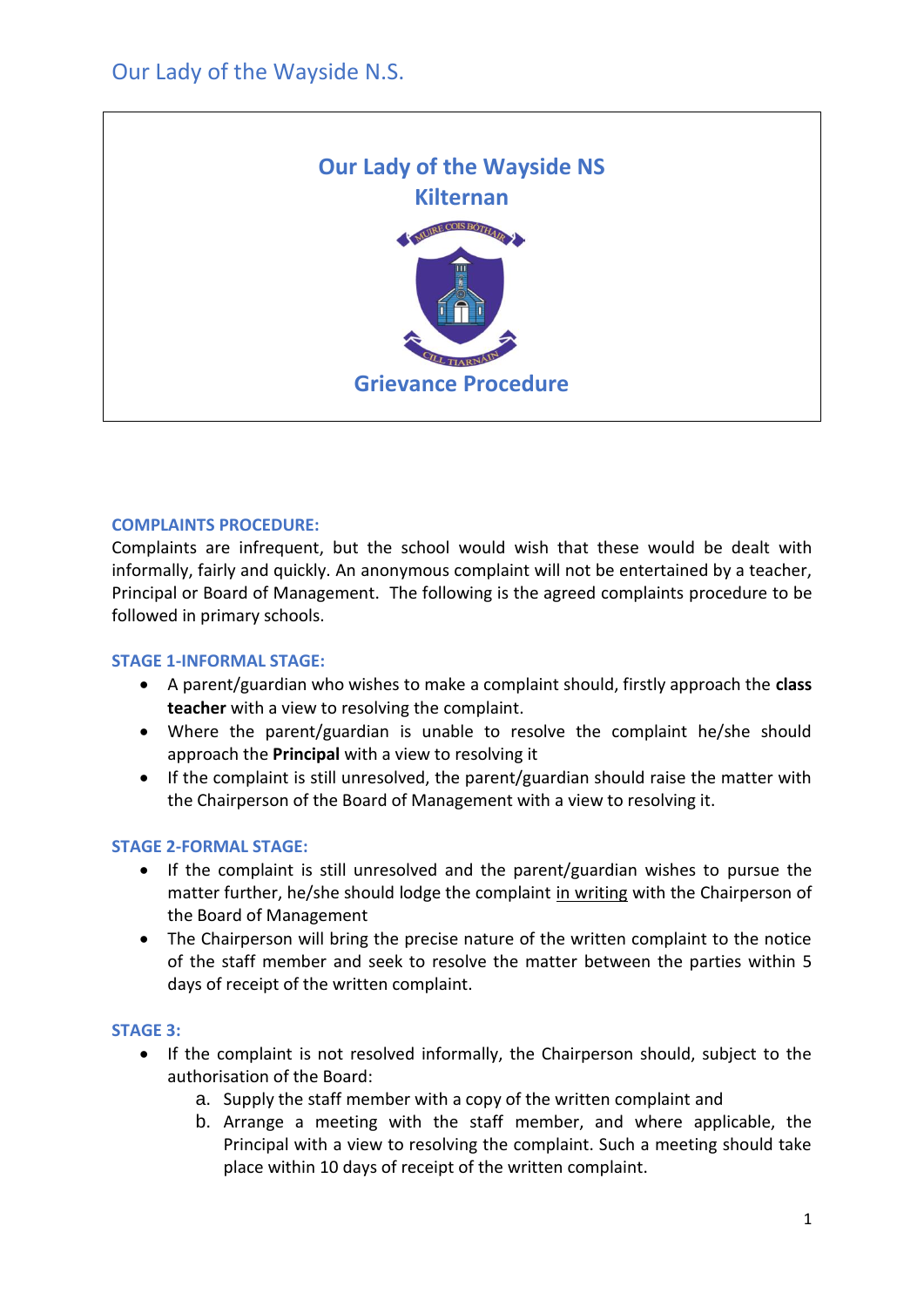# Our Lady of the Wayside N.S.

## **STAGE 4:**

- If the complaint is still not resolved, the Chairperson should make a formal report to the board within 10 days of the meeting
- If the Board considers that the complaint is not substantiated, the staff member and the complainant should be so informed within 3 days of the Board meeting
- If the Board considers that the complaint is substantiated or that it warrants further investigation, the following steps should be followed:
	- a. The staff member should be supplied with copies of any written evidence in support of the complaint
	- b. He/she should be requested to supply a written response to the complaint to the Board and should be afforded an opportunity to make a presentation to the Board and to be accompanied by another person to that meeting
	- c. The Board may arrange a meeting with the complainant, who may be accompanied by another person to this meeting.

#### **STAGE 5:**

Following the Boards investigations, the Chairperson shall convey the decision of the Board in writing to the staff member and the complainant within 5 days of the meeting of the Board. The decision of the Board shall be final.

### **BEHAVIOUR OF ALL MEMBERS OF THE SCHOOL COMMUNITY:**

Positive and respectful communication is of high importance to our school. This not only extends to the children but to all of the stakeholders e.g. the staff, parents and the wider community. Anyone entering our building should feel safe to do so. While the behaviour of children in our school is of vital importance, adults in the school community also have a responsibility to ensure their own behaviour models the types of behaviour expected of children.

It is important that all stakeholders are responsible for their own behaviours in the school.

- All stakeholders are expected to speak to each other with respect. Shouting or other aggressive tones are not acceptable.
- All stakeholders will treat our children with the utmost respect while on the premises.
- Staff should not be asked to speak about another parent's child. The staff of the school will respect your child's right to privacy so it is asked that parents respect other children's rights to privacy
- When stakeholders meet, it is important to respect that the time of meetings should be kept to a reasonable amount of time. Times of meetings should be agreed beforehand and these should be respected.
- Staff are generally available to listen to a quick issue in the morning and after school. However, should a parent need to have a discussion or meeting, an appointment should be made at a convenient time for both parties. This ensures that issues can be resolved. Classes begin at 8.50 a.m. and finish at 2.30 p.m. and this time should not be interrupted.

#### **SAFETY, HEALTH AND WELFARE AT WORK:**